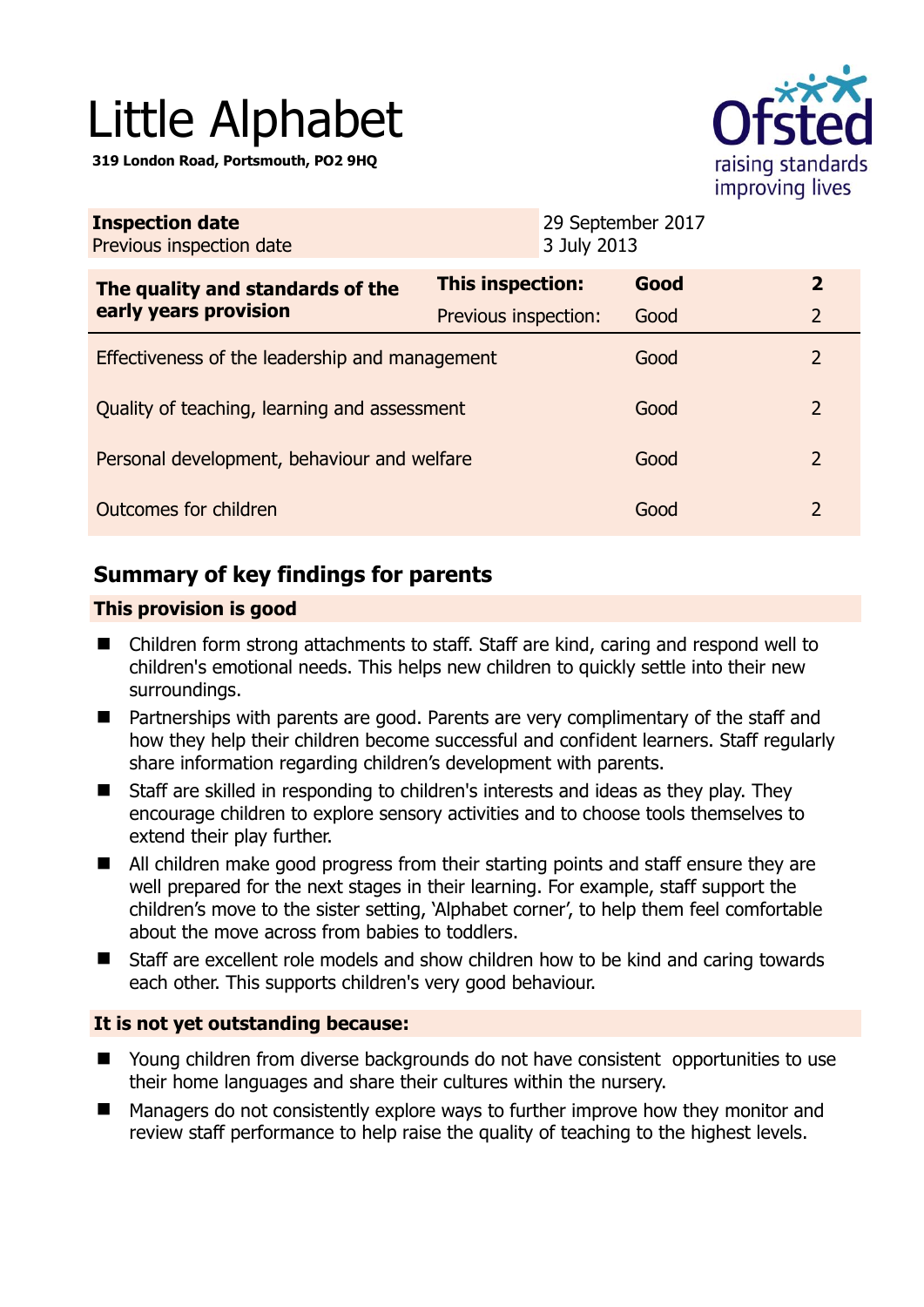## **What the setting needs to do to improve further**

## **To further improve the quality of the early years provision the provider should:**

- develop systems to extend young children's understanding of diverse backgrounds and support and value their home languages and cultures
- continue to further develop regular effective systems to monitor and review staff performance to help improve the quality of teaching.

## **Inspection activities**

- The inspector observed and interacted with the children in the inside and outside environments.
- The inspector carried out a joint observation with the manager.
- The inspector held a meeting with the manager and checked relevant documentation, including the improvement log, policies and procedures, qualifications and evidence of the suitability of staff.
- The inspector spoke with parents and took account of their views.
- The inspector looked at a sample of children's assessment records and discussed the systems for planning children's play experiences with key staff.

# **Inspector**

Sarah Denman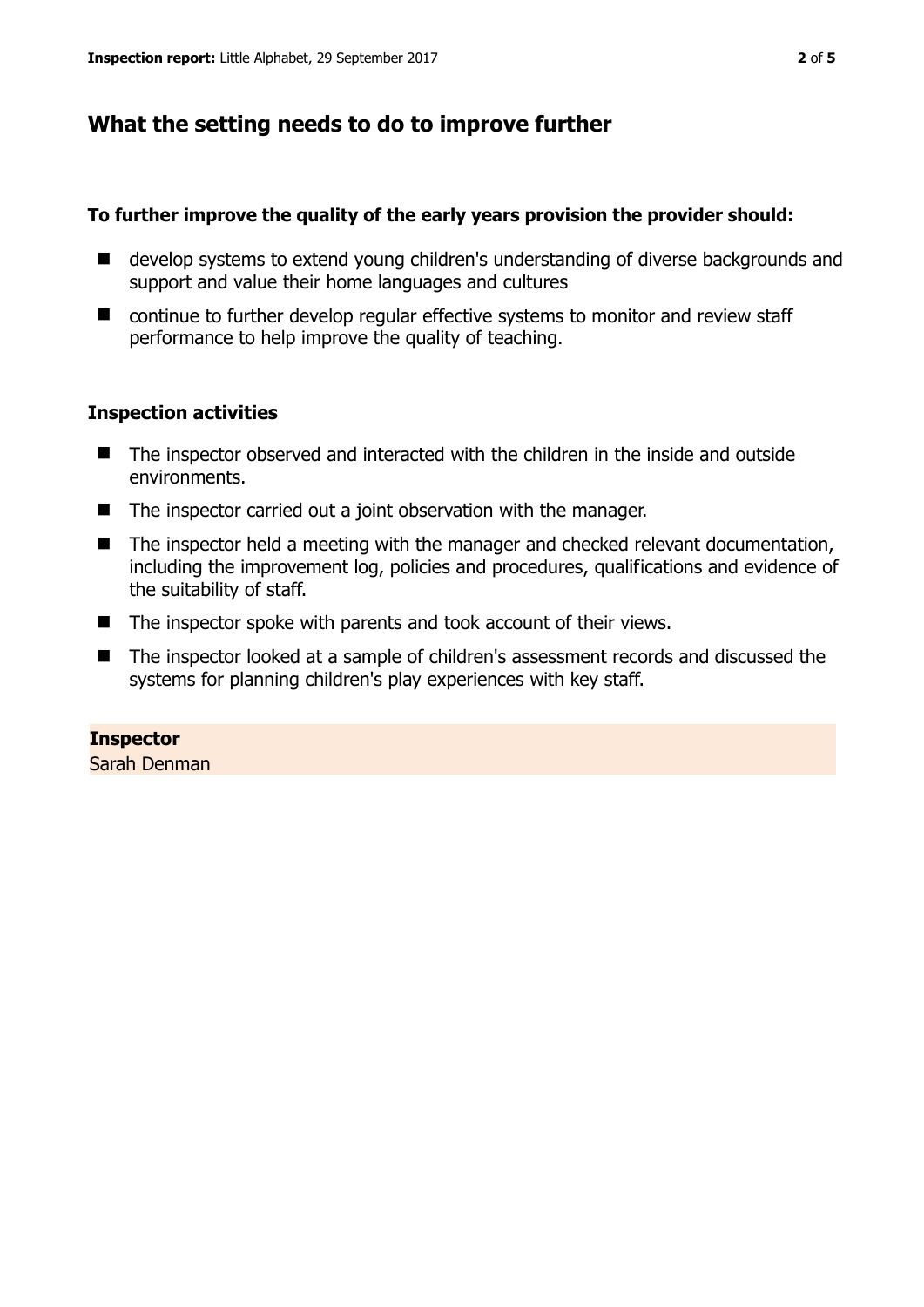# **Inspection findings**

## **Effectiveness of the leadership and management is good**

Safeguarding is effective. Staff have a good understanding of how to protect children and know the procedures to follow if they have concerns about a child's welfare. They supervise children effectively and are vigilant about their safety. They carry out regular risk assessments to identify and reduce potential hazards. The management team reviews the provision effectively to identify areas for improvement. For example, staff have recently reorganised the play areas to incorporate a quieter focus area for younger children. The manager and staff have addressed the recommendation raised at their last inspection well. For example, systems are now in place to monitor and track individual children's learning and development as well as groups. This gives management a clear overview of how children are progressing within the nursery and helps to quickly and effectively identify any gaps in learning.

## **Quality of teaching, learning and assessment is good**

Staff know the children very well. Staff effectively promote and extend young children's language skills. For example, staff continuously talk and offer a narrative during play, which helps children to understand and put meaning to their actions. Staff respond enthusiastically to babies' babbles and smiles. They talk with them repeating short sentences and single words. This helps babies develop their early communication skills. Staff make effective use of routine times of the day, such as group time when they sing familiar songs using sign language, to enhance children's skills. Staff develop children's early counting skills successfully. For instance, when cleaning hands after breakfast a staff member counted the child's individual fingers reinforcing number names and order.

### **Personal development, behaviour and welfare are good**

Staff support children's emotional development successfully and help them to develop their self-esteem and confidence. Children respond well to the praise they receive for their achievements by smiling or clapping their hands. Staff support children's good health effectively. Children learn about good hygiene routines and enjoy healthy meals, snacks and drinks. Staff encourage children to use cutlery independently during mealtimes. Staff are attuned to younger children's sleep needs. They recognise the signals when younger children begin to tire, and they respond in a nurturing and compassionate way. Children enjoy plenty of fresh air and exercise as they have daily access to the outdoor learning spaces. Younger children are beginning to learn rules and boundaries with support, for example, when taking turns in play with the same toy.

### **Outcomes for children are good**

Young children demonstrate good concentration skills, such as when they engage in role play with dolls and resources in the home corner. Babies explore confidently and make new discoveries. For example, they investigate toys with buttons and levers, pushing and pulling them to see what happens. Children are confident and sociable learners who display a real enthusiasm to learn new skills. They make at least typical progress for their age.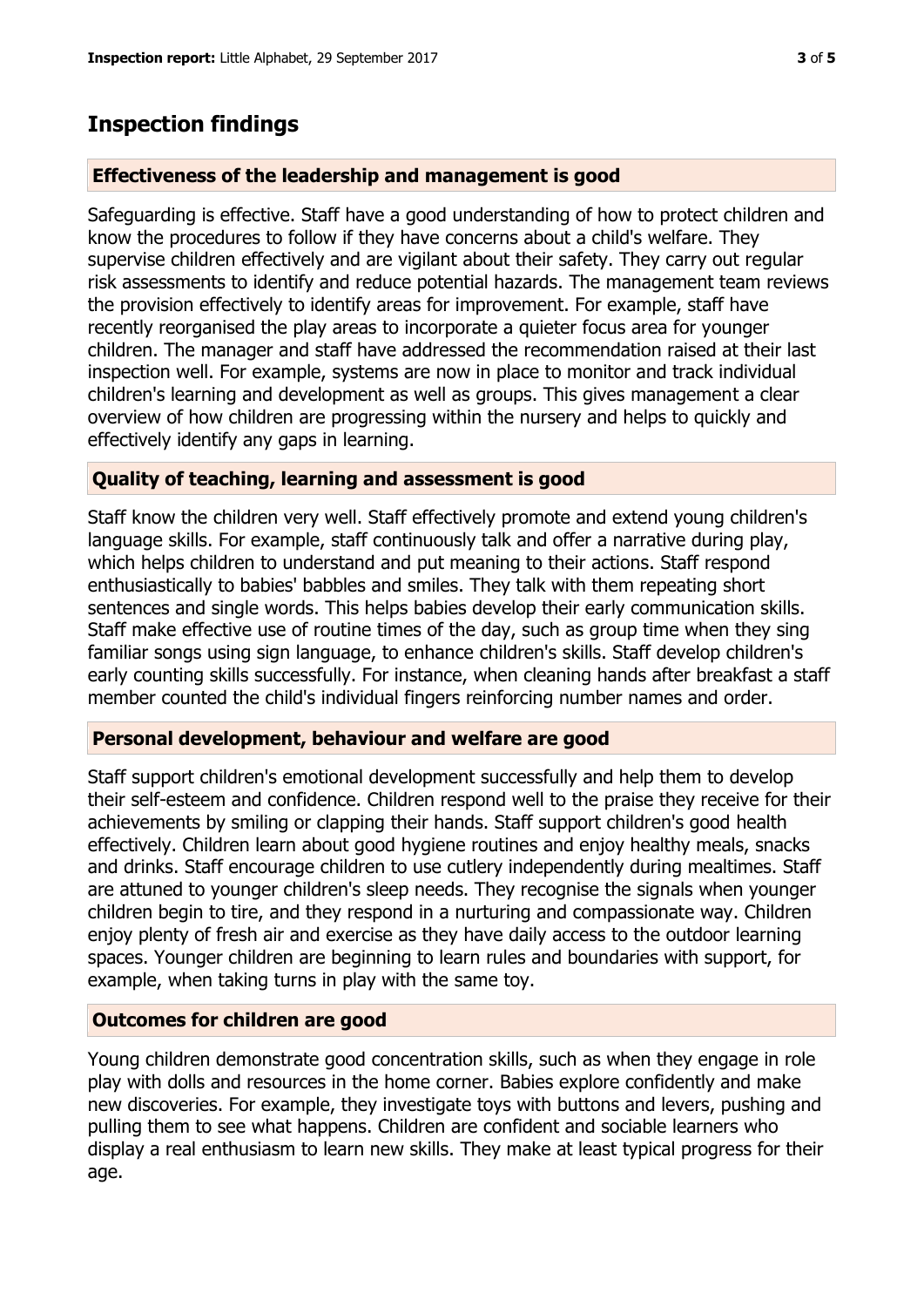## **Setting details**

| Unique reference number                             | EY451629                 |  |  |
|-----------------------------------------------------|--------------------------|--|--|
| <b>Local authority</b>                              | Portsmouth               |  |  |
| <b>Inspection number</b>                            | 1062905                  |  |  |
| <b>Type of provision</b>                            | Full-time provision      |  |  |
| Day care type                                       | Childcare - Non-Domestic |  |  |
| <b>Registers</b>                                    | Early Years Register     |  |  |
| Age range of children                               | $0 - 2$                  |  |  |
| <b>Total number of places</b>                       | 21                       |  |  |
| <b>Number of children on roll</b>                   | 30                       |  |  |
| <b>Name of registered person</b>                    | Anderson & Brett Ltd     |  |  |
| <b>Registered person unique</b><br>reference number | RP528662                 |  |  |
| Date of previous inspection                         | 3 July 2013              |  |  |
| <b>Telephone number</b>                             | 02392 177020             |  |  |

Little Alphabet nursery registered in 2012. It is located in the North End area of Portsmouth in Hampshire. It operates Monday to Friday from 7.30am until 6pm for 51 weeks of the year, closing for one week over the Christmas period. The nursery employs seven staff. Of these, one holds early years professional status and five others have appropriate early years qualifications.

This inspection was carried out by Ofsted under sections 49 and 50 of the Childcare Act 2006 on the quality and standards of provision that is registered on the Early Years Register. The registered person must ensure that this provision complies with the statutory framework for children's learning, development and care, known as the early years foundation stage.

Any complaints about the inspection or the report should be made following the procedures set out in the guidance 'Complaints procedure: raising concerns and making complaints about Ofsted', which is available from Ofsted's website: www.gov.uk/government/organisations/ofsted. If you would like Ofsted to send you a copy of the guidance, please telephone 0300 123 4234, or email enquiries@ofsted.gov.uk.